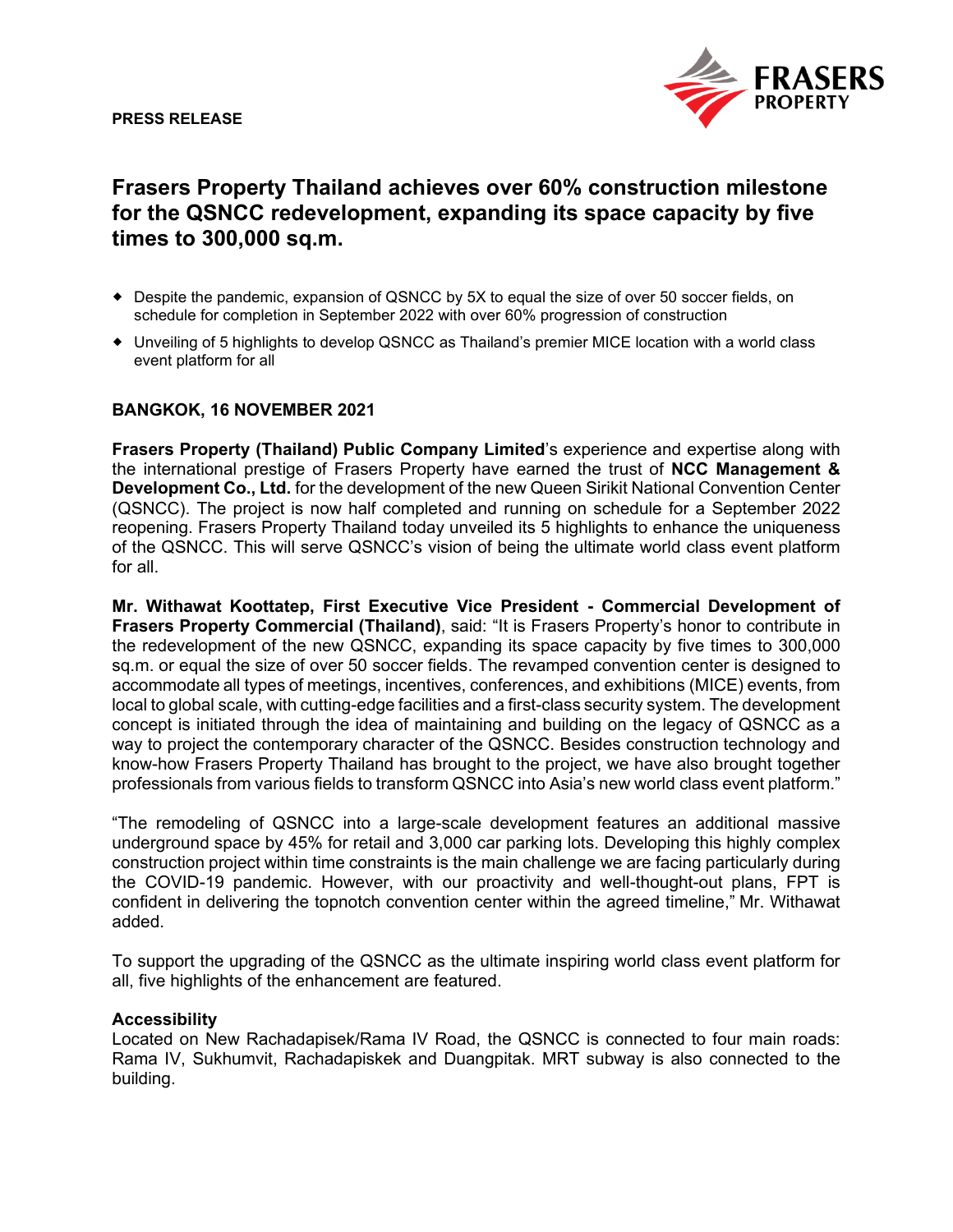## **PRESS RELEASE**



# **Safety**

Complying with the international quality standards, the project is equipped with a top-level security system including life safety.

# **Technology**

With 6G-enabled structure, event organizers are ensured of convenience and efficiency in internet usage supporting international scale events. Touchless access system and intelligence event platform management system are included to deliver the highest level of convenience and safety to all users.

## **Flexibility**

The total event space of 300,000 sq.m. consists of two main exhibition halls, two large conference halls and additional 50 flexible meeting rooms, giving flexibility to offer extended services from face-to-face events to hybrid and virtual events with unlimited possibilities. The new QSNCC also includes retail space to facilitate the active lifestyles of Bangkok residents and visitors.

## **Sustainability**

The QSNCC is the first and only convention center that received Leadership in Energy and Environmental Design (LEED) Silver certification. The use of environmentally friendly construction materials – adopting 25% of recycled products and 75% of recyclable products, solar cells, and energy-saving devices constitute sustainable management. With the proximity of Benjakitti Forest Park, the convention center can enjoy the vast surrounding green space.

#### **###**

### **About Frasers Property Commercial (Thailand)**

Frasers Property Commercial (Thailand) owns 6 properties, namely Silom Edge, Samyam Mitrtown, FYI Center, Golden Land Building and two properties listed under Golden Ventures Leasehold Real Estate Investment Trust (GVREIT) which are Sathorn Square and Park Ventures Ecoplex with a total gross rentable area of 260,000 square metres. With over 50,000 employees from Thai and international customers on premises, the company is considered one of the country's leading commercial property developers.

#### **About Frasers Property (Thailand) Public Company Limited**

Frasers Property (Thailand) Public Company Limited ("FPT"), a subsidiary of Frasers Property Group, is a leading integrated real estate platform with multi-asset class expertise. FPT through its subsidiary, Golden Land Property Development Public Company Limited ("GOLD"), has businesses in Industrial, Residential, Commercial and Hospitality property in Thailand.

FPT is also the sponsor and manager of Thailand's largest industrial REIT, Frasers Property Thailand Industrial Freehold & Leasehold REIT ("FTREIT"), which is focused on industrial and logistics properties in Thailand; while GOLD is a sponsor and property manager of Golden Ventures Leasehold Real Estate Investment Trust ("GVREIT"), a REIT focused on commercial properties. FPT, FTREIT and GVREIT are listed on the Stock Exchange of Thailand.

For more information on FPT, please visit: frasersproperty.co.th.

#### **About Frasers Property Limited**

Frasers Property Limited ("Frasers Property" and together with its subsidiaries, the "Frasers Property Group" or the "Group"), is a multi-national developer-owner-operator of real estate products and services across the property value